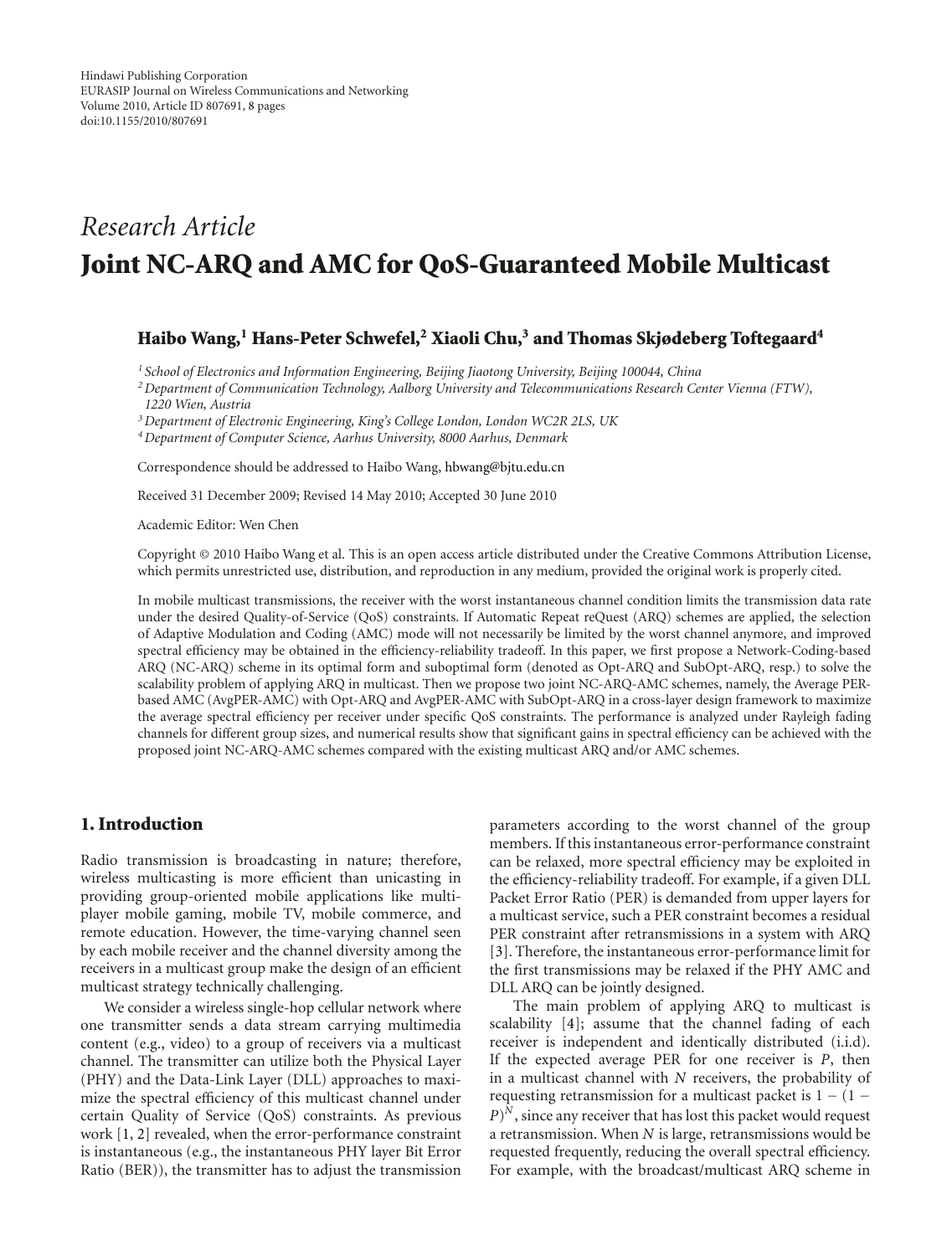[5], the average throughput per receiver decreases when *N* increases beyond 10.

Network Coding (NC) is a recent field in information theory which has attracted a lot of research interests. The original idea of NC is to allow the information received from multiple senders to be combined at some intermediate nodes for subsequent transmissions, and the combined information can be extracted separately at different receivers with the help of *a priori* knowledge. The fundamental concept of NC was introduced for satellite communications in [6]. The concept was fully developed in [7] with the formal term *network coding* with analysis based on graph theory. NC has been investigated and widely adopted in wired networks, adhoc networks, and mesh networks, mainly in multihop transmissions and/or routing issues [8–14], but not much in single-hop cellular networks.

Larsson and Johansson had proposed in [15] to use network-coding-based ARQ in multiuser case for multiple unicast links. In [15], the transmitter puts multiple retransmission packets requested by different receivers into one Combined Packet (CP) using network coding and retransmits the CP only. Then, each receiver can extract its own expected retransmitted packet from the CP by performing *XOR* between the CP and the stored correct packets of other receivers. However, this scheme requires that each receiver overhears the transmissions to other receivers and stores their packets. As a result, the power consumption of each receiver will be significantly increased.

This drawback does not exist in the multicast case. For example, if each of the *N* receivers of a multicast group has a 1*/N* PER for a given transmission rate, then after *N* transmission bursts, each receiver will have one packet lost on average. The network-coding-based CP for the  $(N + 1)$ th transmission burst is given by

$$
D_{N+1} = D_1 \oplus D_2 \oplus \cdots D_k \oplus \cdots \oplus D_N, \qquad (1)
$$

where  $D_k$  represents the *k*th multicast data packet, and "⊕" denotes the *XOR* operation. Consequently, each receiver will be able to extract its lost packet by performing *XOR* between  $D_{N+1}$  and the stored  $N-1$  correctly received packets.

A more systematic packet-combining method is the packet level Reed-Solomon coding [16, 17], where *K* consecutive packets are put into a packet-based encoder, which outputs  $L(L > K)$  packets, including the *K* original packets and  $L - K$  parity packets. These  $L$  packets are sent as a *Transmission Group (TG)*. Hybrid ARQ (HARQ) schemes based on packet level Reed-Solomon codes were proposed in [18] for downlink multicast in the Universal Mobile Telecommunications Systems (UMTS). It has been concluded in [18] that these proposed HARQ schemes are more robust against an increasing number of multicast users than single-packet ARQ.

A cross-layer design that combines AMC and truncated ARQ protocol was proposed in [3] for unicast links. With only one retransmission, this cross-layer scheme outperforms AMC without ARQ in spectral efficiency by about 0.25 bits/symbol, but more retransmissions provide only diminishing gains. Sun et al. [19] considered an imperfect channel state information and adaptive pilot symbol-assisted modulation in cross-layer combining of ARQ and AMC for unicast links, making the performance analysis more practical.

In order to solve the scalability problem for applying ARQ to mobile multicast, we develop network-coding-based ARQ (NC-ARQ) schemes in which multiple retransmission packets are combined together and propose an AMC scheme being aware of the NC-ARQs. The proposed joint NC-ARQ-AMC strategies are then compared with the existing multicast strategies, such as AMC without ARQ and ARQ-AMC without NC design.

The remainder of the paper is organized as follows. We explain the cross-layer design framework in Section 2. Our multicast NC-ARQ design and the joint NC-ARQ-AMC schemes are proposed in Section 3. The performance evaluation of these schemes is presented in Section 4. Conclusions are given in Section 5.

## **2. System Model and Forumlation**

*2.1. System Model.* We consider a mobile multicast system with one base station (BS) multicasting to a group of *N* mobile receivers. The system architecture between the BS and one of the receivers is illustrated in Figure 1.

It is assumed that the BS is equipped with both AMC and ARQ functionalities, which is common in contemporary wireless systems (e.g., UMTS High-Speed Downlink Packet Access (HSDPA), IEEE 802.11 a, b, and g). We also assume that instantaneous and perfect Channel State Information (CSI) is fedback from the mobile receivers to the BS (i.e., the CSI feedback link between the PHY layer of receiver i and the BS in Figure 1), which is a common assumption in the radio resource allocation study for providing broadcast/multicast Service in contemporary cellular systems [20–25]. The work in [20–22] utilizes the channel adaptive video-coding techniques based on the channel quality feedback. In [23], the authors consider sending multiresolution video streams in HSDPA systems based on the user-reported Channel Quality Indicator (CQI) in the uplink. The authors of [25] assumed the 3GPP Long-Term Evolution (LTE) uplinks for Multimedia Broadcast Multicast Service (MBMS) users to report SINR periodically, thereby enabling the RNC to allocate power efficiently and dynamically. Uplink for the ARQ request is also included in our proposed architecture. Though the ARQ may cause feedback explosion problem in multicast, such problem can be solved by setting a short round-trip time delay and adopting appropriate feedback suppression algorithm. That is, ARQ is still feasible for real-time video streaming, as suggested in [18, 26, 27].

The system in Figure 1 works in the following process: based on the CSI reported by all receivers, the AMC selector at the BS determines the AMC mode. A packet from the input buffer is sent to the PHY layer, and a copy of it is stored in the ARQ buffer. Each transmitted data packet includes both error detection (ED) coding and forward error correction (FEC) coding. If an error packet cannot be recovered with FEC decoding at a receiver, an ARQ request will be sent to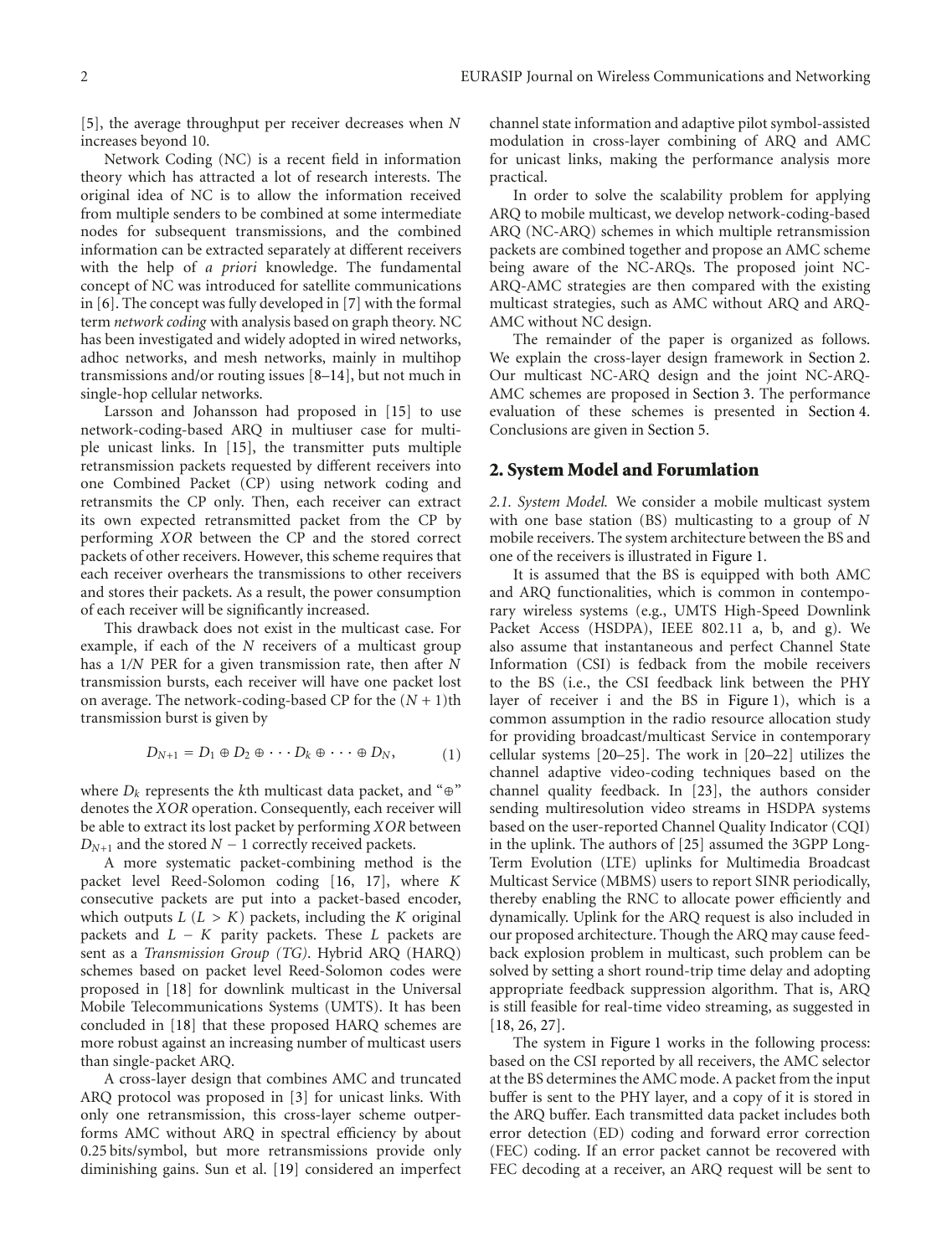the ARQ controller at the BS via a feedback channel. The ARQ controller at the BS then arranges retransmission of the requested packet, which is stored in the ARQ buffer. If a certain packet is not requested to be resent by any of the receivers, it will be removed from the ARQ buffer. If a packet is requested by all the receivers, it will be pushed down from the ARQ buffer to the PHY for retransmission immediately.

Constant transmission power is assumed to reduce the cross-layer design complexity. The channels are assumed to be frequency-flat block-fading channels. The Signalto-Interference-and-Noise-Ratio (SINR) of receiver *i* (for  $i = 1, \ldots, N$ , denoted by  $\gamma_i$ , does not change during the transmission time of a DLL Packet Data Unit (PDU). The Probability Density Functions (PDFs) of *γi* (for *<sup>i</sup>* <sup>=</sup> 1, *...* , *N*) are independent and identically distributed and are denoted by  $p(y_i)$ , respectively. The random vector  $\vec{\gamma}$  :=  $(\gamma_1, \gamma_2, \ldots, \gamma_N)$  represents the SINRs of the whole multicast group, with the combined PDF  $p^*(\vec{\gamma}) = \prod_{i=1}^N p(y_i)$ .<br>The available modulation and FFC code comb

The available modulation and FEC code combinations (referred to as AMC modes) are the same as in the HIPERLAN/2 and IEEE 802.11a standards [28], as shown in Table 1. While the exact closed-form PER expressions for the AMC modes in Table 1 are not available, a tight PER approximation has been provided in [3] as

$$
\text{PER}_{m}(\gamma) \approx \begin{cases} a_{m} \exp(-g_{m}\gamma), & \text{if } \gamma \ge \Gamma_{m}, \\ 1, & \text{if } 0 \le \gamma < \Gamma_{m}, \end{cases} \tag{2}
$$

where *m* is the index of the AMC modes ( $m \in \{1, \ldots, M\}$ , and *M* is the total number of AMC modes); *γ* is the SINR of a receiver; *am* and *gm* are parameters that depend on *<sup>m</sup>*, which are obtained by fitting (2) to the exact PER curves [3]; <sup>Γ</sup>*m* is the *m*th SINR threshold, that is, in a typical unicast AMC scheme,

AMC mode *m* is chosen, given 
$$
\gamma \in [\Gamma_m, \Gamma_{m+1})
$$
. (3)

The values of  $\Gamma_m$  (for  $m = 1, \ldots, M$ ) may vary according to the target packet loss ratio  $P_{\text{loss}}$ , and the SINR distribution  $p^*(\vec{\gamma}).$ 

*2.2. Problem Formulation.* The optimization target is to maximize the average spectral efficiency per multicast receiver, subject to the following constraints.

(1) *Constraint 1.* The maximum allowed number of retransmissions for each packet is  $T_r^{\text{max}}$ .

In a practical system, the number of retransmissions has to be limited due to the delay constraints. In this work,  $T_r^{\text{max}}$  is set to 1, since the results in [3] have<br>shown that the spectral efficiency gain from crossshown that the spectral efficiency gain from crosslayer ARQ diminishes with  $T_r^{\text{max}} > 1$ .

(2) *Constraint 2*. The residual PER after  $T_r^{\text{max}}$  retransmissions is no greater than  $P_{\text{max}}$ sions is no greater than  $P_{\text{loss}}$ .

For video transmissions, though it is hard to map the required BER bounds directly to PER bounds for coded transmissions, *<sup>P</sup>*loss has been suggested to be between *.*1 and



Figure 1: Multicast system model.

<sup>0</sup>*.*001 [3]. Without loss of generality, in the performance analysis hereafter, we set  $P_{\text{loss}} = .01$ .

For unicast transmissions without ARQ, the AMC thresholds can be derived from (2) as

$$
\Gamma_m = \frac{1}{g_m} \ln \left( \frac{a_m}{P_{\text{loss}}} \right). \tag{4}
$$

If ARQ is used in the unicast transmissions, set the instantaneous PER constraint for the AMC mode selection as  $P_0$ , and  $PER_{T<sub>pax+1</sub>}$  represent the residual packet loss ratio after one<br>critical transmission plus  $T<sub>max</sub>$  retransmissions for a specific original transmission plus  $T_r^{\text{max}}$  retransmissions for a specific<br>packet, then *Constraint* 2 leads to packet, then *Constraint 2* leads to

$$
\text{PER}_{T_r^{\max}+1} \le P_0^{T_r^{\max}+1} \le P_{\text{loss}}.\tag{5}
$$

In this case, the AMC thresholds can be rewritten as

$$
\Gamma_m' = \frac{1}{g_m} \ln \left( \frac{a_m}{P_0} \right). \tag{6}
$$

Since  $0 < P_0 < 1$  and  $0 < P_{\text{loss}} < 1 \Rightarrow P_0 > P_{\text{loss}}$ , we have  $\Gamma'_m <$  $\Gamma_m$ , which indicates that higher data rates can be allocated<br>
under the threshold  $\Gamma'$  than under  $\Gamma$ . To exploit this hangful. under the threshold  $\Gamma'_m$  than under  $\Gamma_m$ . To exploit this benefit, we set

$$
P_0 := P_{\text{loss}}^{1/(T_r^{\text{max}}+1)}.
$$
 (7)

The expected spectral efficiency on the transmitter side is the instantaneous spectral efficiency averaged over all possible SINR states and is given by

$$
SE_{Tx} = \sum_{m=1}^{M} R_m P_r(m), \qquad (8)
$$

where  $SE<sub>Tx</sub>$  is the expected spectral efficiency at the transmitter; *Rm* is the number of bits per symbol in the *<sup>m</sup>*th AMC mode;  $P_r(m)$  is the probability of  $\vec{\gamma}$  staying in the *m*th SINR state. At the receiver side, the expected spectral efficiency SE*Rx* is affected by the PER of each SINR state. If *Constraint <sup>2</sup>* on *<sup>P</sup>*loss is guaranteed, there should be

$$
SE_{Rx} \ge SE_{Tx} \cdot (1 - P_{loss}).\tag{9}
$$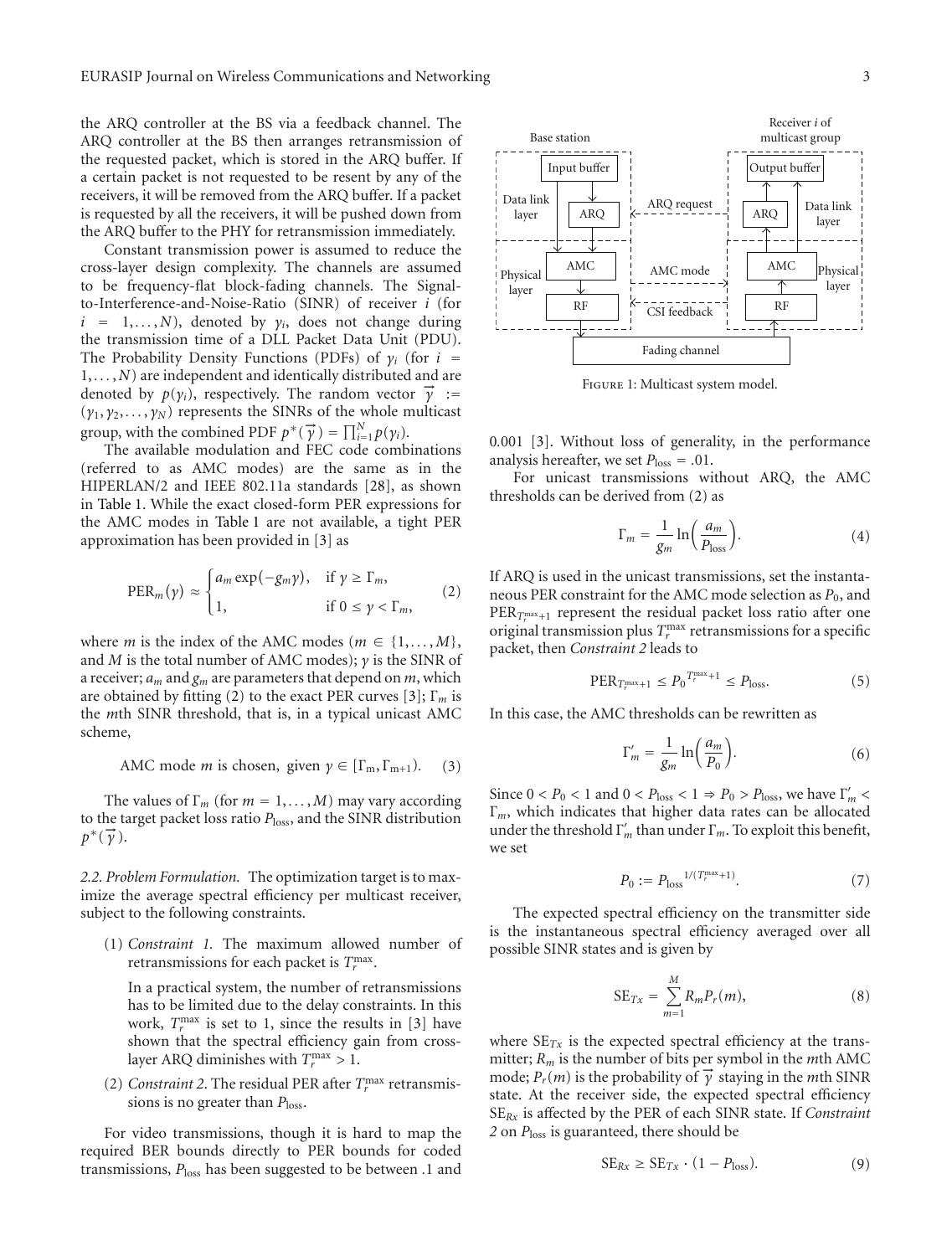|                    | Mode 1      | Mode 2  | Mode 3  | Mode 4    | Mode 5  | Mode 6  |
|--------------------|-------------|---------|---------|-----------|---------|---------|
| Modulation         | <b>BPSK</b> | OPSK    | OPSK    | $16$ -OAM | 16-OAM  | 64-OAM  |
| Coding rate        | 1/2         | 1/2     | 3/4     | 9/16      | 3/4     | 3/4     |
| Rate (bits/symbol) | 0.5         | 1.0     | 1.5     | 2.25      | 3.0     | 4.5     |
| $a_m$              | 274.7229    | 90.2514 | 67.6181 | 50.1222   | 53.3987 | 35.3508 |
| $g_m$              | 7.9932      | 3.4998  | 1.6883  | 0.6644    | 0.3756  | 0.0900  |
|                    |             |         |         |           |         |         |

Table 1: Transmission AMC modes with convolutional-coded modulation [28].

Therefore, we take  $SE<sub>Tx</sub>$  as the optimization target for simplicity and refer to it as SE hereafter. Whether the SINR threshold relaxation in (6) will lead to higher spectral efficiency or not depends on the comparison between

$$
SE(1) = \sum_{m=1}^{M} R_m P_r(m),
$$
 (10)

$$
SE(T_r^{\max} + 1) = \frac{1}{E[T]} \sum_{m=1}^{M} R_m P'_r(m). \tag{11}
$$

where  $SE(1)$  is the spectral efficiency without retransmission;  $SE(T_r^{\text{max}} + 1)$  is the one with at most  $T_r^{\text{max}}$  retransmissions;<br> $P_r(m)$  is the probability of  $y \in [\Gamma_{m}, \Gamma_{m+1})$ ;  $P'(m)$  is the *Pr*(*m*) is the probability of  $\gamma \in [\Gamma_m, \Gamma_{m+1});$  *Pr*(*m*) is the probability of  $\nu \in [\Gamma' \Gamma' \dots]$ . *F*(*T*) is the expected number of probability of  $\gamma \in [\Gamma'_m, \Gamma'_{m+1}); E[T]$  is the expected number of transmissions per packet. The general form of  $E[T]$  is given transmissions per packet. The general form of *E*[*T*] is given by

$$
E[T] = 1 + P + P^{2} + \dots + P^{T_{r}^{\max}}.
$$
 (12)

In the special case  $T_r^{\text{max}} = 1$ ,  $E[T] = 1 + P$  under *Constraint*<br>*I* For a given SINR distribution if  $SE(T^{\text{max}} + 1) > SE(1)$ *1*. For a given SINR distribution, if  $SE(T_r^{max} + 1) > SE(1)$ , then cross-layer AMC offers improved spectral efficiency at then cross-layer AMC offers improved spectral efficiency at the cost of possibly longer packet delays.

## **3. Joint NC-ARQ-AMC Design**

*3.1. Network-Coding-Based ARQ.* We analyze our multicast ARQ design in two phases which are the original data transmission phase and the retransmission phase, namely, the first phase and the second phase, respectively. In the first phase, a large number of data packets are transmitted, that are sufficient for probabilistic analysis of packet loss ratio. The packet loss of each User Equipment (UE) in the first phase will be reported to the BS. In the second phase, the BS selects the most efficient way to combine *multiple lost packets* into a CP using *XOR* operations and sends the CP. This ARQ method is named as *Network-Coding-based ARQ* (NC-ARQ).

In our proposed NC-ARQ scheme, if a packet is received correctly by all users (i.e.,  $L = 0$ , where *L* is the number of users who lose the packet), it is removed from the ARQ buffer. If a packet is lost by all users  $(L = N)$ , it will be retransmitted immediately and removed from the ARQ buffer. If a packet is lost by *n* users  $(L = n, 1 \le n \le N - 1)$ , then it will be kept in the ARQ buffer to be combined with other lost packets into a CP for retransmission. Packets that can be combined into one CP are to be *match packets* to one another. As the number of packets in the ARQ buffer

increases, the BS transmitter will find match packets for the first packet in the queue, combine them into a CP, and remove these packets once the CP is sent. There are two lemmas for the network-coding process:

**Lemma 1.** *For an arbitrary packet Dk, its match packets exist if and only if*  $1 \le L(D_k) \le N - 1$  *(assuming an infinitely large ARQ buffer), and its match packets are not unique.*

**Lemma 2.** *A subset of lost packets*  $\{D'_1, \ldots, D'_k, \ldots\}$  *can form*  $a \, CP \, if \, and \, only \, if \, 1 \leq I(D') \leq N-1 \, for \, each \, D' \, and \, I(D') +$ *a* CP if and only if  $1 \le L(D'_k) \le N-1$  for each  $D'_k$  and  $L(D'_1) + \cdots + L(D'_k) + \cdots \le N$  and each multicast receiver has at most  $\cdots+L(D<sub>k</sub><sup>'</sup>)+\cdots \leq N$ , and each multicast receiver has at most<br>one lost packet in this subset of packets *one lost packet in this subset of packets.*

Let Pr(*L*) denote the probability of *L* users losing an arbitrary packet, and  $\eta(L)$  represent the expected number of retransmissions, then the expressions of  $Pr(L)$  and  $\eta(L)$ corresponding to the three packet-loss cases described above given by the following.

*Case 1.*  $L = 0$ ,

$$
Pr(L = 0) = (1 - P)^{N},
$$
  
\n
$$
\eta(L = 0) = 0.
$$
\n(13)

*Case 2. <sup>L</sup>* <sup>=</sup> *N*,

$$
Pr(L = N) = PN,
$$
  
\n
$$
\eta(L = N) = 1.
$$
\n(14)

*Case 3.*  $L = n$ ,  $(1 \le n \le N)$ ,

$$
Pr(L = n) = \binom{N}{n} P^n (1 - P)^{N-n},
$$
  
\n
$$
\eta(L = n) = \frac{1}{(\text{Number of data packets per CP})}.
$$
\n(15)

*3.2. Opt-ARQ and SubOpt-ARQ.* Since the match packets for a lost packet are not unique, we propose the optimal NC-ARQ scheme and one suboptimal scheme for selecting and combining retransmission packets into CPs.

*3.2.1. Optimal Network-Coding-Based ARQ (Opt-ARQ).* For the first packet in the ARQ buffer with  $L = n$ , the most efficient approach is to select  $N - n$  lost packets from the rest of the buffer, each of which was lost by only one user. According to the definition of *η*, this approach minimizes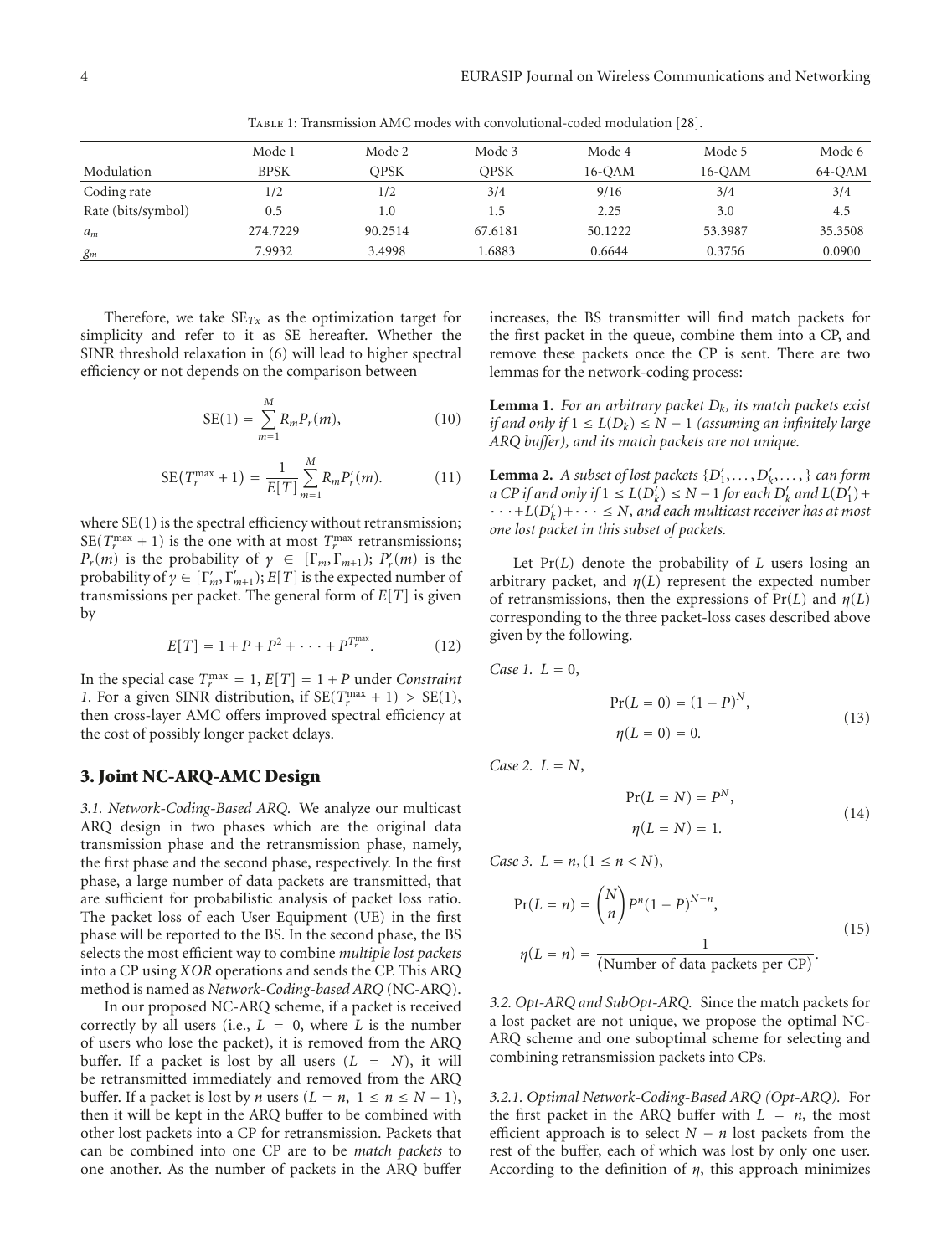

Figure 2: Multicast packet-loss pattern for 2 UEs.

*η* and  $E[T]$ , so as to maximize  $SE(T_r^{\text{max}} + 1)$  in (11). This selected subset of lost packets form an *optimal combination* selected subset of lost packets form an *optimal combination set*, with

$$
\eta(L = n) = \frac{1}{N - n + 1},
$$
  
\n
$$
E[T]_{\text{opt}} = 1 + \sum_{n=1}^{N} \eta(L = n) \text{Pr}(L = n)
$$
  
\n
$$
= 1 + \sum_{n=1}^{N} \frac{1}{N - n + 1} {N \choose n} P^{n} (1 - P)^{N - n}.
$$
\n(16)

*3.2.2. Suboptimal Network-Coding-Based ARQ (SubOpt-ARQ).* It may take long to wait until all *<sup>N</sup>* <sup>−</sup> *n* match packets for the *optimal combination set* appear in the ARQ buffer. Hence, we also propose a suboptimal combination scheme, where a lost packet with  $L = n$  only needs to be combined with another lost packet with  $L = n'$ , as long as  $n + n' \le N$  and the two lost packets are not lost by the same user *N* and the two lost packets are not lost by the same user. Consequently,

$$
\eta(L = n) = \frac{1}{2},
$$
\n
$$
E[T]_{\text{SubOpt}} = 1 + P^N + \frac{1}{2} \sum_{n=1}^{N-1} {N \choose n} P^n (1 - P)^{N-n}.
$$
\n(17)

*3.3. Special Case: <sup>N</sup>* <sup>=</sup> <sup>2</sup>*.* In this subsection, we give an example of the proposed NC-ARQ in a special case where the number of multicast group members is  $N = 2$ , in which the SubOpt-ARQ is the same as the Opt-ARQ.

In a multicast group with two receivers, UE1 and UE2, a packet-loss pattern in the first phase is illustrated in Figure 2. For data packets  $D_2$ ,  $D_4$ ,  $D_5$ , and  $D_{10}$ , each is lost only by one user; the BS can combine two of these lost packets into the CPs as long as they are not lost by the same user, for example,  $CP_1 = D_2 \oplus D_4$ ,  $CP_2 = D_5 \oplus D_{10}$ . By using previously correctly received packets, UE1 can get  $D_4$  from  $D_2 \oplus CP_1 = D_4$ , and UE2 can obtain  $D_2$  from  $D_4 \oplus CP_1 = D_2$ . For  $D_7$ , since both users lost it, it cannot be combined with any other lost data packet in the retransmission; otherwise, there will be at least one user who cannot detect it. For an arbitrary packet, the number of transmissions per packet when NC-ARQ is adopted is given by

$$
T = 1 + \eta(L = n),\tag{18}
$$

where  $n = 1, 2, \eta(L = 1) = 1/2$ , and  $T = 3/2$  for packets *D*<sub>2</sub>, *D*<sub>4</sub>, *D*<sub>5</sub>, and *D*<sub>10</sub> while  $\eta(L = 2) = 1$  and  $T = 2$  for packet *D*7.

The expected number of transmissions for an arbitrary packet is given by

$$
E[T] = 1 + \sum_{n=1}^{2} \eta(L = n) \Pr(L = n).
$$
 (19)

*3.4. AMC Design.* With the help of ARQ, the instantaneous PER constraint of the worst-channel receiver can be temporarily violated, and the lost packets of the worstchannel receiver can be retransmitted to keep its residual PER below *P*<sub>loss</sub>. Thus, we propose an Average PER-based AMC (AvgPER-AMC) scheme to be implemented with the NC-ARQ.

The data rate is chosen such that the corresponding average PER of all multicast group members is the closest to the instantaneous PER constraint *P*<sub>0</sub>.

(1) **for all** AMC mode  $m \in \{1, ..., M\}$  **do** 

(2) 
$$
\overline{\text{PER}}_m = \frac{1}{N} \sum_{i=1}^N \text{PER}_m(\gamma_i)
$$

- (3) (where  $PER_m(\gamma_i)$  is given in (2))
- (4) **end for**
- (5) **if**  $m_{\text{opt}} = \arg \min_{m} |\overline{\text{PER}}_m P_0|$  **then**
- (6) AMC mode *<sup>m</sup>*opt is chosen
- (7) **end if**

The idea behind this design is that the AMC mode chosen should make the resulting average PER of all receivers as close to  $P_0$  as possible. If the average PER of all receivers is much less than  $P_0$ , then the selected AMC mode does not fully exploit the channel capacity; if the average PER is much higher than  $P_0$ , the number of receivers that lose packets during each transmission is large, making it hard to find match packets that satisfy Lemma 2, and the advantage of using NC-ARQ in spectral efficiency will be lost.

The above proposed AMC scheme is combined with our NC-ARQ schemes to form two joint NC-ARQ-AMC algorithms, which are

- (1) AvgPER-AMC with Opt-ARQ, and
- (2) AvgPER-AMC with SubOpt-ARQ.

## **4. Performance Evaluation**

In this section, the performance of the proposed two joint NC-ARQ-AMC schemes are compared with two typical link adaptation strategies: Minimum SINR AMC (Min-AMC) combined with and without single-packet ARQ (Singlepacket ARQ refers to the ARQ without NC design.). In Min-AMC, the data rate has to satisfy the instantaneous PER constraint of the worst SINR receiver, that is,

AMC mode *m* is chosen ifmin{
$$
\gamma_1, \gamma_2, ..., \gamma_N
$$
}  $\in$  [ $\Gamma_m, \Gamma_{m+1}$ )(20)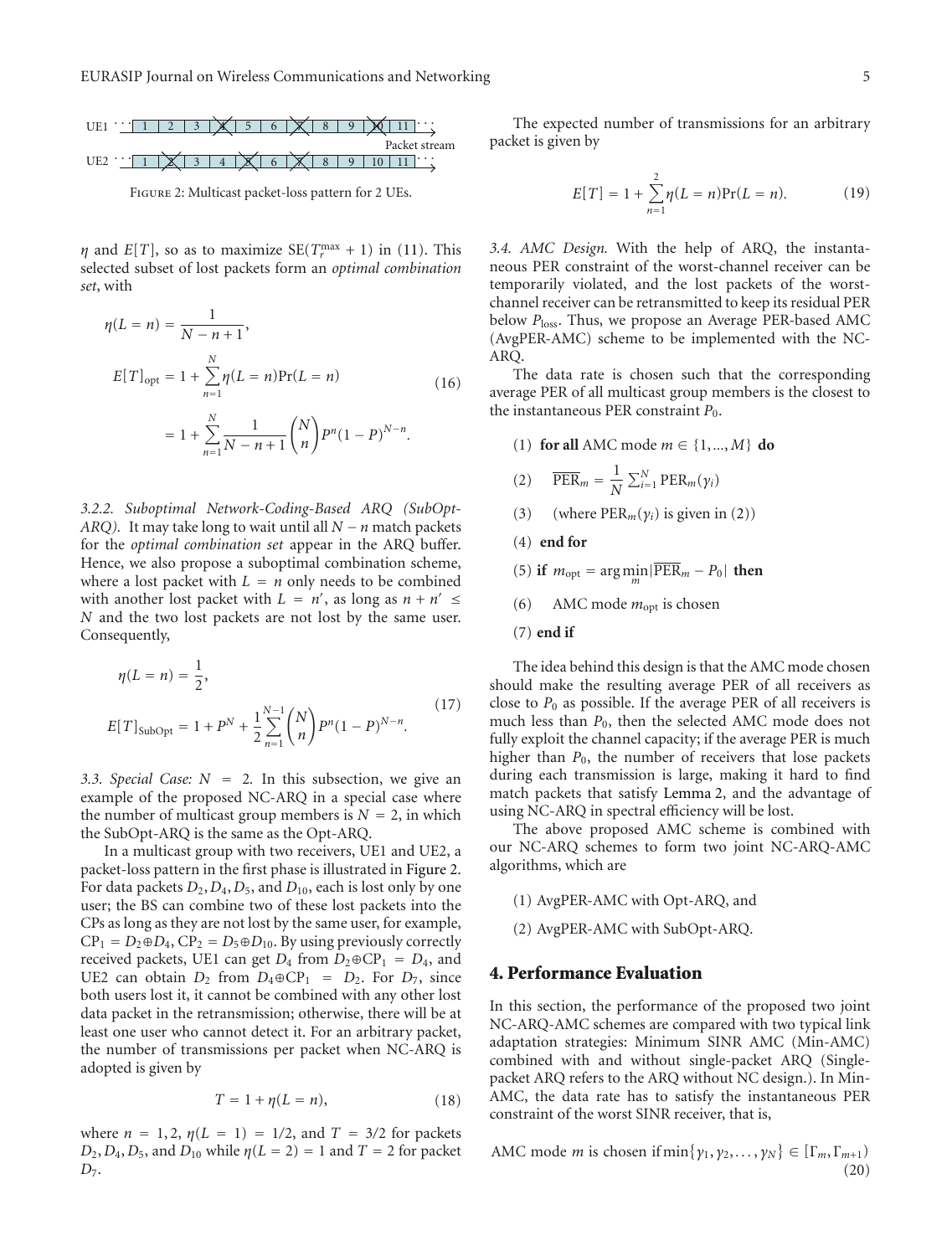

Figure 3: Spectral efficiency of the first transmission.

For notational convenience, we label the four different schemes included in the performance comparisons as S1 to S4, respectively, as follows:

- (i) S1: AvgPER-AMC with Opt-ARQ,
- (ii) S2: AvgPER-AMC with SubOpt-ARQ,
- (iii) S3: Min-AMC with single-packet ARQ,
- (iv) S4: Min-AMC without ARQ.

The Monte-Carlo method is adopted to numerically evaluate the performance of different ARQ-AMC strategies under Rayleigh fading channels, with the average SINR set to 10dB. For the implementation of the AMC schemes, we set

$$
P_0 = \begin{cases} P_{\text{loss}}^{1/2}, & \text{when ARQ is adopted, for S1, S2, and S3,} \\ P_{\text{loss}}, & \text{otherwise, for S4.} \end{cases} \tag{21}
$$

The spectral efficiencies of the first transmission stage are depicted in Figure 3, and the PERs of the first transmission are presented in Figure 4.

After the retransmissions, the residual PERs are shown in Figure 5. Figure 6 illustrates the overall spectral efficiencies.

In Figure 3, it can be observed that S1 and S2 achieve the best spectral efficiencies in the first transmission stage, since they are not limited by the receiver with the worst SINR. The spectral efficiency of S3 is higher than that of S4, because S4 has a much more stringent  $P_0$  according to (21). S1 and S2 outperform S3 when  $N > 4$ , and the performance gain increases as the group size gets larger, from about 0.2 bit/s/Hz at  $N = 6$  to 1.4 bits/s/Hz at  $N = 16$ . The reason is that, as the group size increases for the AvgPER-AMC, there is a higher probability that the worst PER can be averaged out by the PERs of other group members, so that the average PER of the whole multicast group allows a higher rate assignment. When  $N \leq 4$ , the spectral efficiencies of S1 and S2 before



Figure 4: Packet error ratio of the first transmission.



Figure 5: Residual packet error ratio.

ARQ are almost the same as S3. This is because the group size is too small and the worst PER caused by the minimum SINR receiver dominates the rate assignment.

From Figure 4, we can see that S1 and S2 exploit the efficiency-reliability tradeoff extensively, where the PERs of them are close to  $10^{-1}$  (i.e., the value of their  $P_0$ ) when  $N > 4$ . On the other hand, PER*S*<sup>3</sup> *<sup>&</sup>lt;* <sup>10</sup>−<sup>2</sup> while *PS*<sup>3</sup> <sup>=</sup> <sup>10</sup>−1, and  $PER_{S4}$  < 10<sup>-3</sup> while  $P_{S4}$  = 10<sup>-2</sup>, indicating that S3 and S4 achieve much higher reliability than that required but lose spectral efficiency.

This phenomenon can also be observed in Figure 5, where the residual PERs of S1 and S2 are within and close to the  $P_{\text{loss}}$  constraint when  $N > 4$ , while the residual PERs of S3 and S4 are much lower than it.

Figure 6 shows that S1 is the best scheme in terms of overall spectral efficiency after retransmissions. S1 outperforms S2 by up to 0.44 bit/s/Hz when  $N = 16$ . This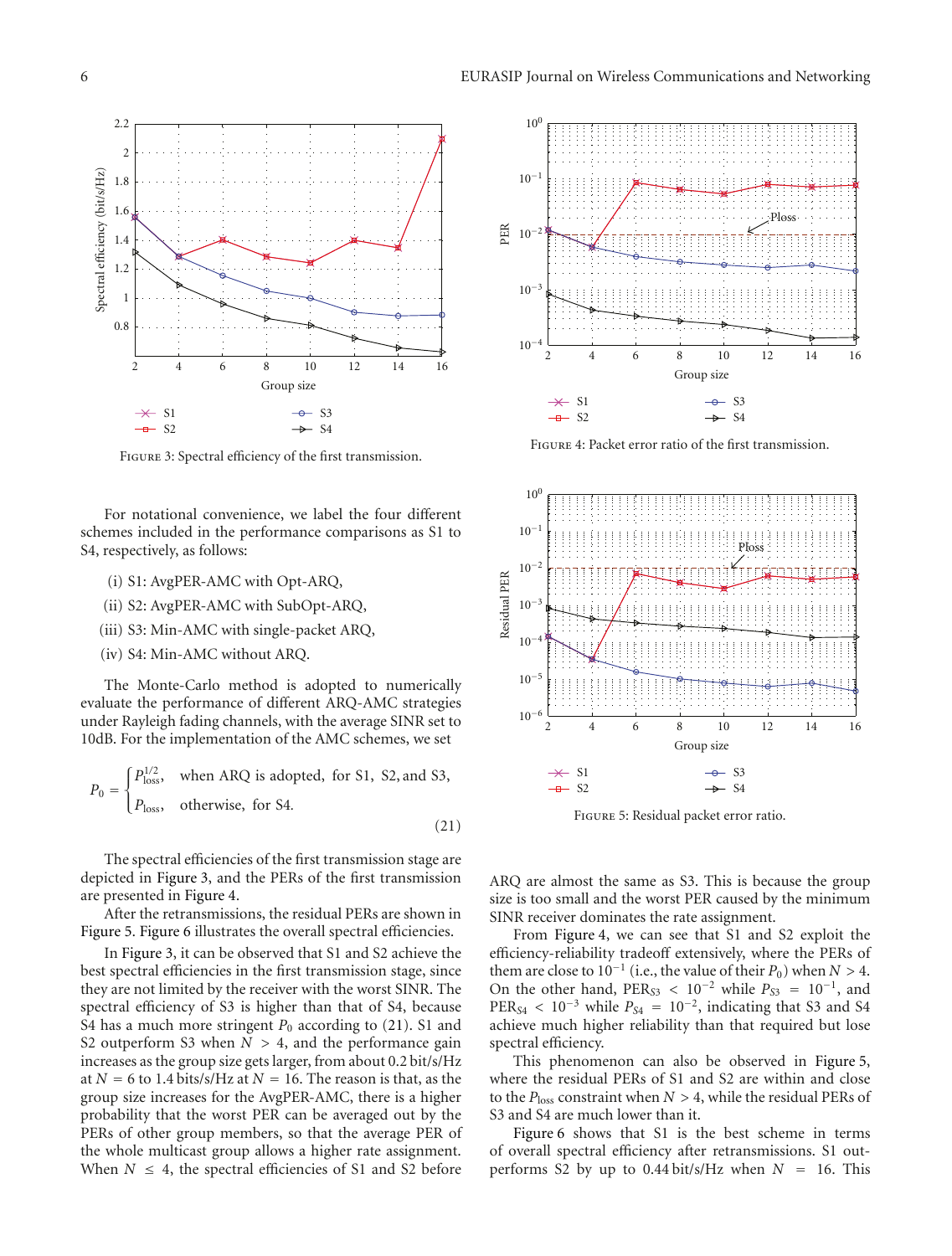

Figure 6: Overall spectral efficiency of ARQ-AMC schemes versus group sizes.

performance advantage of S1 over S2 is because Opt-ARQ is much more efficient than SubOpt-ARQ in retransmissions of lost packets. Even the advantage of AMC with single-packet ARQ over that without ARQ in multicast is also significant.

Comparing S3 and S4 in Figure 6, both of which adopt Min-AMC, we can see that S3 always outperforms S4 by 0.2 to 0.24 bit/s/Hz in its overall spectral efficiency. From Figure 3 to Figure 6, we can conclude that S1 and S2 favor a large group size, because they exploit the user diversity in their SINRs and corresponding PERs.

Last but not least, we have assumed that perfect and instantaneous CSI feedbacks are available for the AMC function in the BS. In reality, the CSI feedbacks must be delayed and may include errors. There could also be scalability problems with the CSI feedbacks when the group size is large. That is, the spectral efficiencies of the proposed joint NC-ARQ-AMC schemes are expected to decrease with imperfect CSIs as compared to the current results with perfect CSIs.

It has also been assumed that PDU-level feedbacks are available for the ARQ function in the BS. Since feedbacks for the ARQ function are simply ACK/NACK messages, which require rather low data rates and can be transmitted with the most robust AMC mode, it is reasonable to assume correct PDU-level feedbacks unless the feedback channel is in temporarily deep fading.

## **5. Conclusion and Future Work**

In this paper, we have proposed an innovative Network-Coding-based ARQ approach for mobile multicast in its optimal and suboptimal forms, which are named as Opt-ARQ and SubOpt-ARQ, respectively. This approach utilizes the network coding of PDUs to reduce the number of retransmissions in order to solve the scalability problem of multicast ARQs. We adopt the proposed Opt-ARQ and

SubOpt-ARQ in a cross-layer design framework, which allows the instantaneous PER constraint to be relaxed and the spectral efficiency to be improved. An average-PER-based (averaged over instantaneous PERs of all group members) rate adaptation algorithm has also been developed within this cross-layer framework and is then combined with the proposed Network-Coding-based ARQ schemes. Numerical evaluation of the algorithms has shown that the proposed joint NC-ARQ-AMC schemes with cross-layer design can achieve significant gains in average spectral efficiency for multicast groups of different sizes, while keeping the residual PER constraint inviolate.

In the downlink of a cellular network, SubOpt-ARQ might be preferred to Opt-ARQ, since it should introduce less delay, as explained in Section 3.2. Our results have shown that the spectral efficiency advantage of AvgPER-AMC with SubOpt-ARQ over Min-AMC with single-packet ARQ is still significant. In our future work, a detailed delay analysis for the proposed joint NC-ARQ and AMC schemes is planned.

# **Acknowledgments**

This paper was funded partly through the Chinese Major National Science and Technology Program [2009ZX03003- 001-01], and in part through the UK EPSRC Grant CASE/CNA/07/106.

# **References**

- [1] H. Wang, H. P. Schwefel, and T. S. Toftegaard, "Historybased adaptive modulation for a downlink Multicast channel in OFDMA systems," in *Proceedings of the IEEE Wireless Communications and Networking Conference (WCNC '08)*, pp. 1588–1592, March 2008.
- [2] H. Wang, H. P. Schwefel, and T. S. Toftegaard, "The optimal joint power and rate adaptation for mobile multicast: a theoretical approach," in *Proceedings of the IEEE Sarnoff Symposium (SARNOFF '08)*, Princeton, NJ, USA, April 2008.
- [3] Q. Liu, S. Zhou, and G. B. Giannakis, "Cross-layer combining of adaptive modulation and Coding with truncated ARQ over wireless links," *IEEE Transactions on Wireless Communications*, vol. 3, no. 5, pp. 1746–1755, 2004.
- [4] S. Sesia, G. Caire, and G. Vivier, "On the scalability of H-ARQ systems in wireless multicast," in *Proceedings of the IEEE International Symposium on Information Theory (ISIT '04)*, pp. 321–321, 2004.
- [5] J. Peng, "A new ARQ scheme for reliable broadcasting in wireless LANs," *IEEE Communications Letters*, vol. 12, no. 2, pp. 146–148, 2008.
- [6] R. W. Yeung and Z. Zhang, "Distributed source coding for satellite communications," *IEEE Transactions on Information Theory*, vol. 45, no. 4, pp. 1111–1120, 1999.
- [7] R. Ahlswede, N. Cai, S.-Y. R. Li, and R. W. Yeung, "Network information flow," *IEEE Transactions on Information Theory*, vol. 46, no. 4, pp. 1204–1216, 2000.
- [8] Y. Wu, P. A. Chou, and S. Y. Kung, "Information exchange in wireless networks with network coding and physical-layer broadcast," in *Proceedings of the 39th Annual Conference on Information Sciences and Systems (CISS '05)*, Baltimore, Md, USA, March 2005.